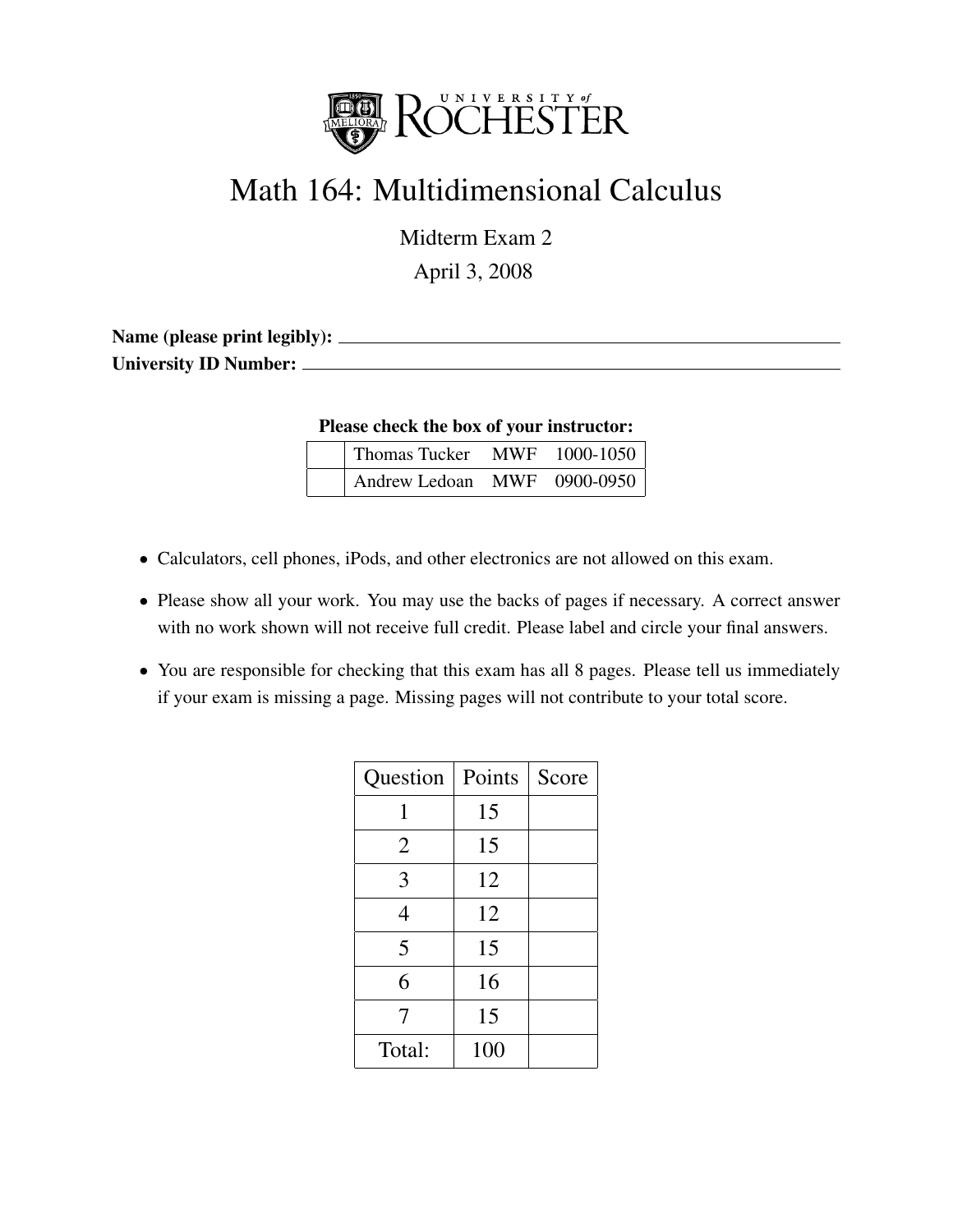1. (15 points) Find the maximum and minimum values of the function  $f(x, y) = 3x + 3y + 5$  on the ellipsoid  $x^2 + 2y^2 = 24$ .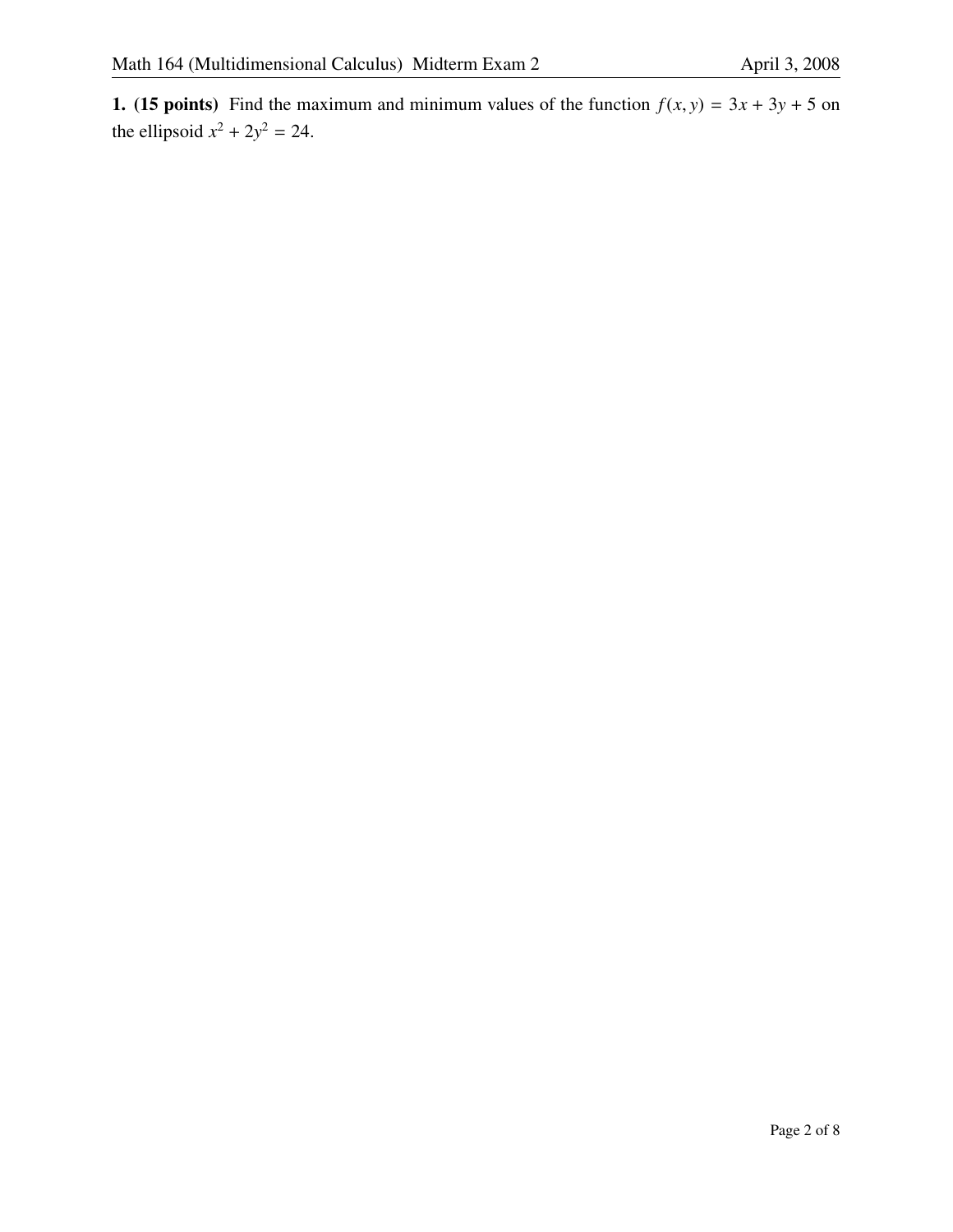**2.** (15 points) Find the point on the sphere  $x^2 + y^2 + z^2 = 9$  on which the tangent plane is parallel to the plane  $x + 2y + 2z = 11$ .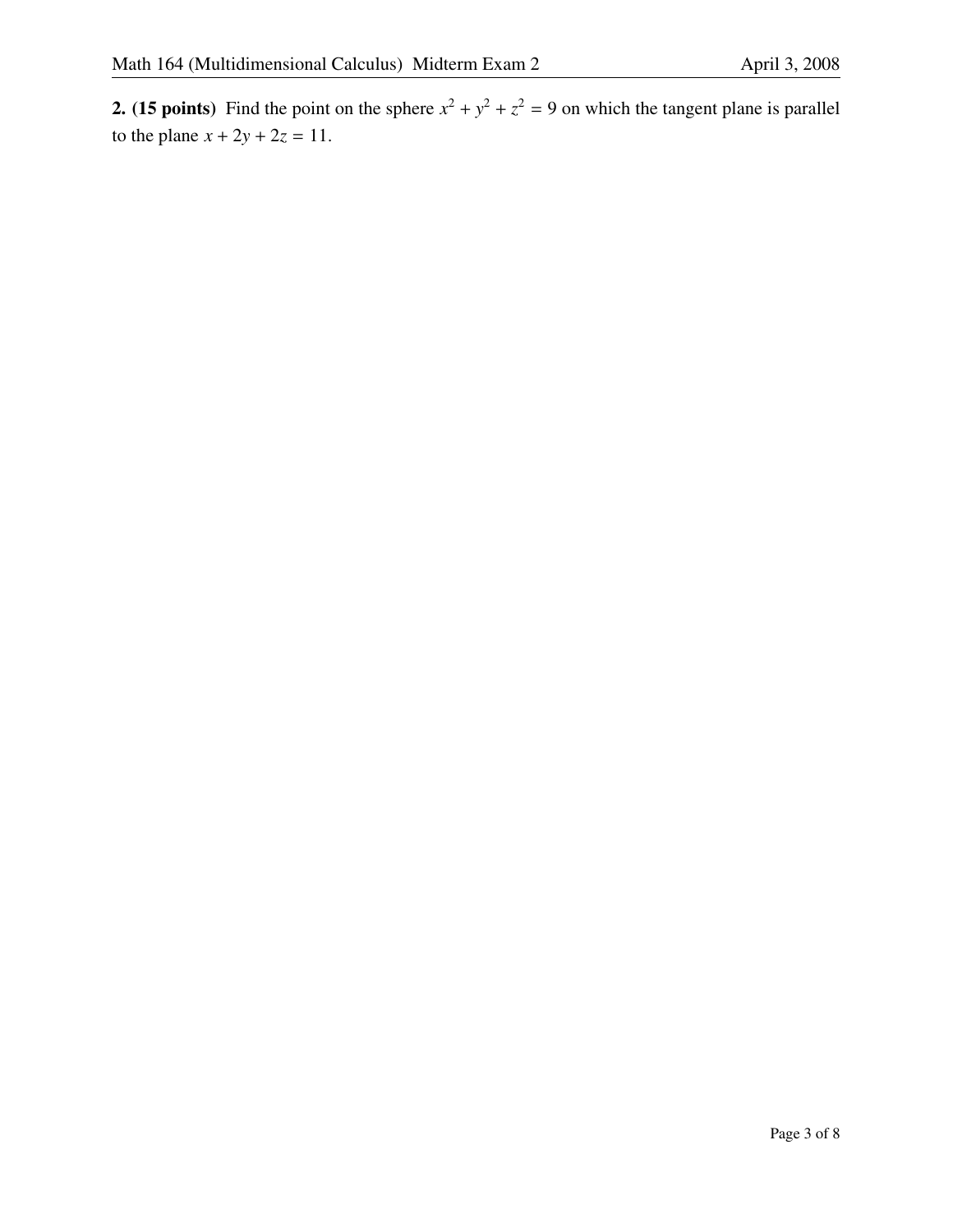**3.** (12 points) Evaluate  $\iint_D xe^{x^3} dA$ , where  $D = \{(x, y) | 0 \le y \le 1, y \le x \le 1\}.$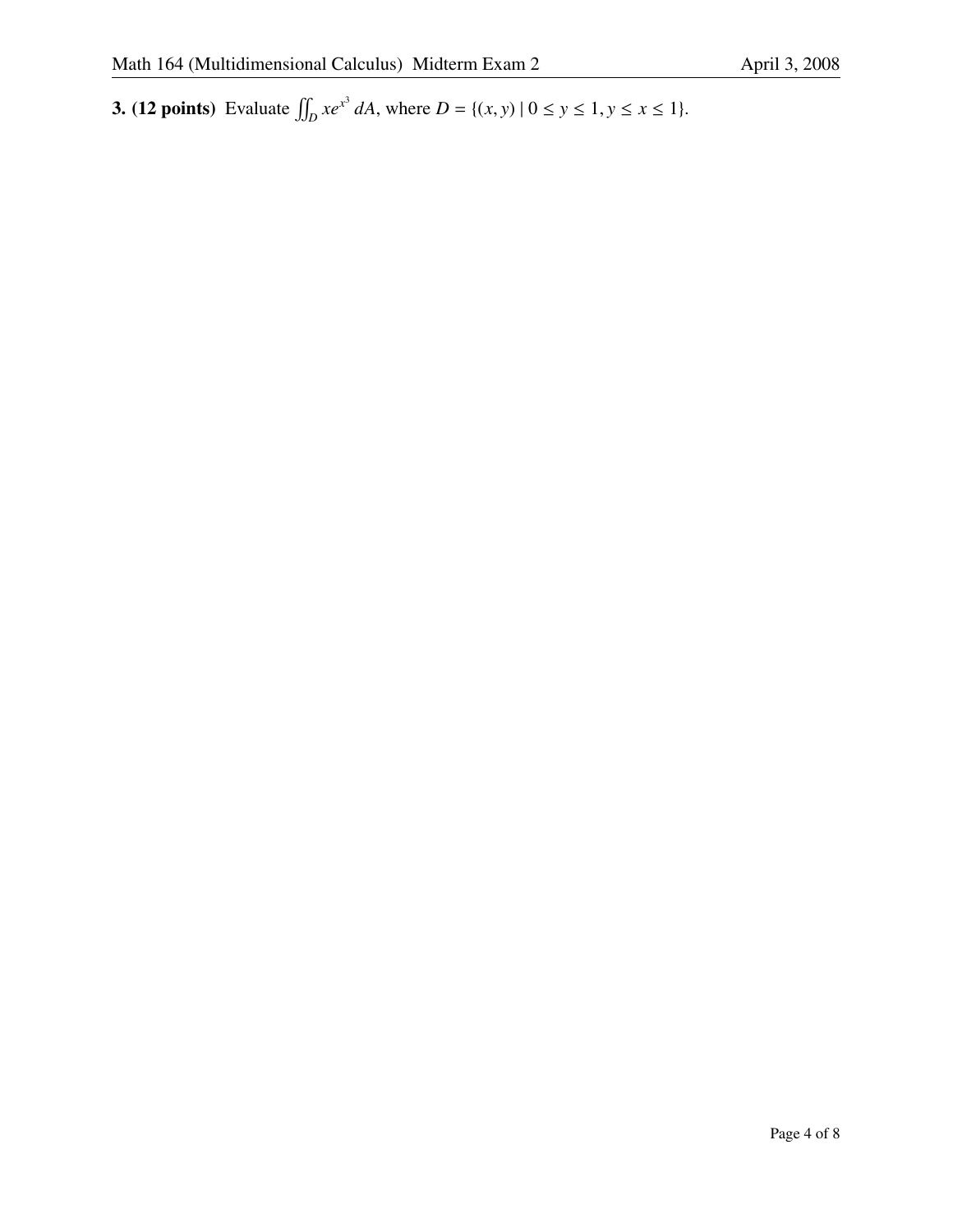**4.** (12 points) Evaluate  $\iint_R x \cos(xy) dA$ , where  $R = \{(x, y) | 0 \le x \le \pi, 1 \le y \le 2\}$ .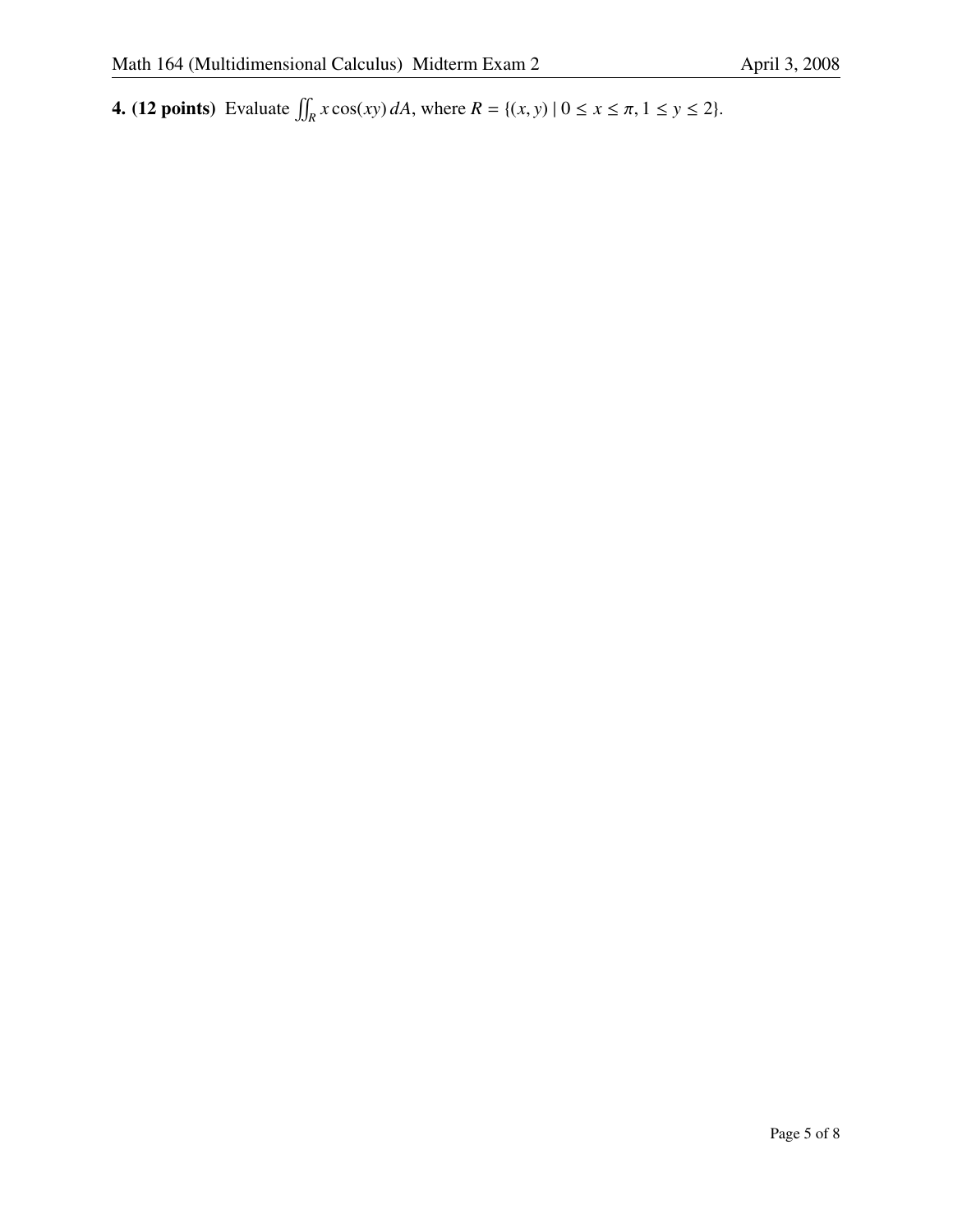**5.** (15 points) Find the maximum rate of change of the function  $f(x, y) = x^2 e^{-y}$  at the point (2, 0) and the direction in which it occurs.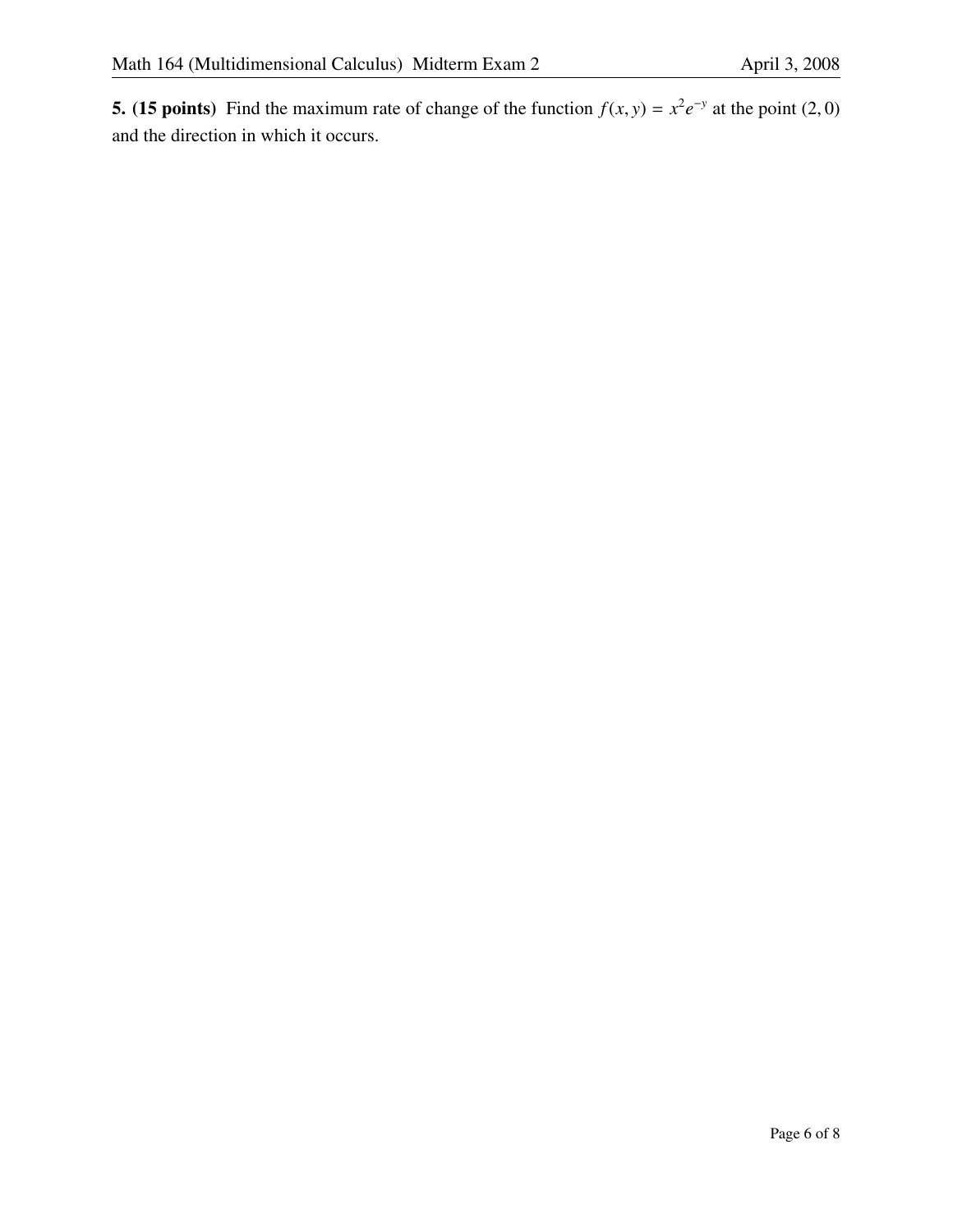6. (16 points) Find and classify, as local maximum, local minimum, or saddle point, the critical points of the function  $f(x, y) = x^3 - 3x + 2y^3 - 24y^2$ .